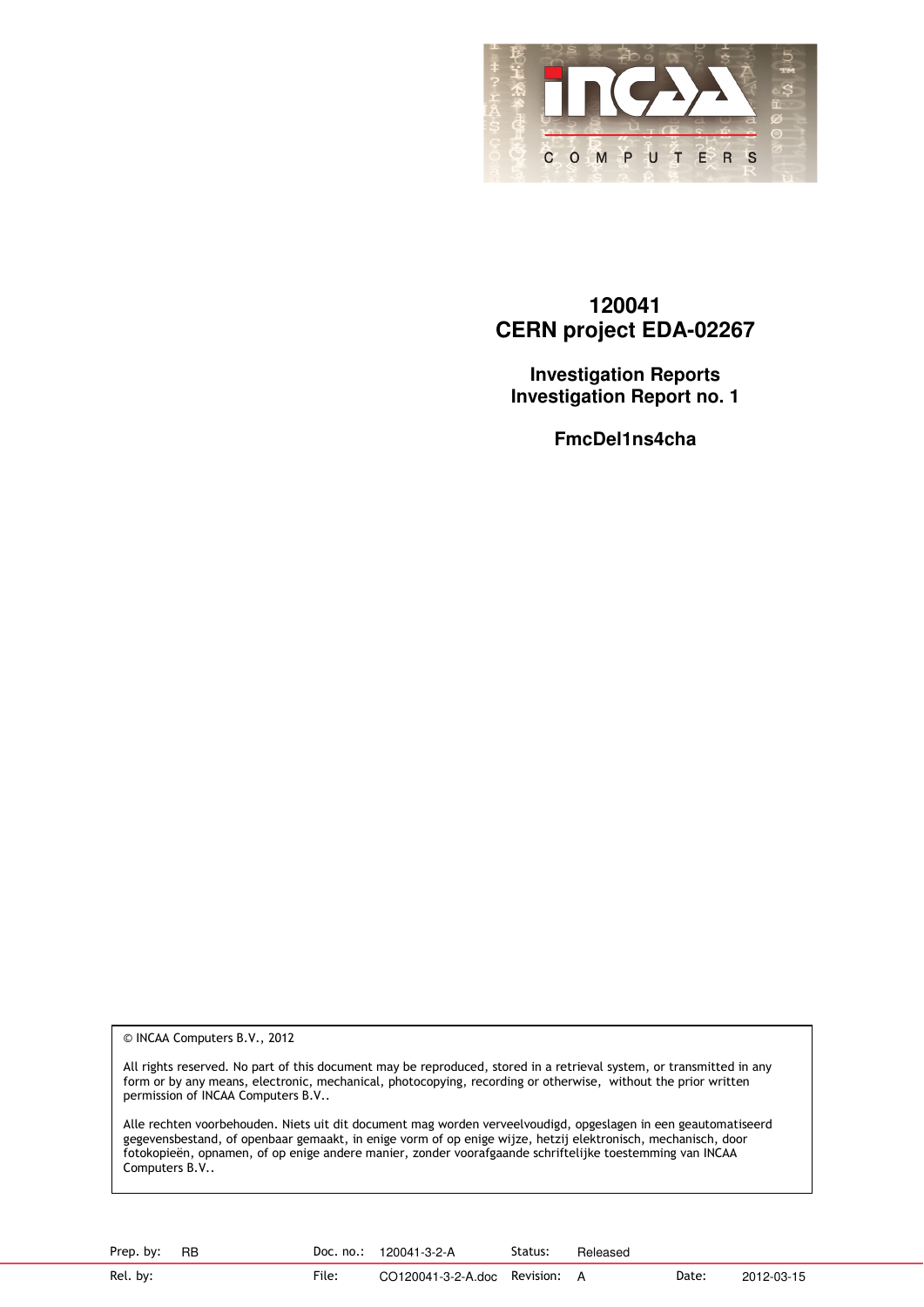| Proj. Vol.: | 1200 |
|-------------|------|
| Chapter:    |      |
| Section:    |      |
| Subsection: |      |

| Proj. Vol.: | 120041 | CERN project EDA-02267       |
|-------------|--------|------------------------------|
| Chapter:    |        | <b>Investigation Reports</b> |
| Section:    |        | Investigation Report no. 1   |
| Subsection: | 0      | Table of Contents            |

Distribution: Confidential



# **0 TABLE OF CONTENTS**

#### **1 REMARKS SCHEMATICS EDA-02267-V3-0\_SCH.PDF 1-1** 1.1 Sheet 1 1-1

- 
- 1.2 Sheet 2 1-1
- 1.3 Sheet 5 1-1
- 1.4 Sheet 6 1-1

| $\blacksquare$ | <b>DIECL</b> |  |  |  |
|----------------|--------------|--|--|--|
|----------------|--------------|--|--|--|

## **2 REMARKS PCB EDA-02267-V3\_MFG.ZIP..................... 2-2**

2.1 Top IC19................................................................................................. 2-2 2.2 Bottom R2B R3B .................................................................................... 2-2 2.3 Bottom 5 locations .................................................................................. 2-2

# **3 REMARKS EDA-02267-V3-0\_PCB-MAT.PDF ................ 3-3**<br>3.1 **IC30** 3-3

 $3.1$  IC30

## **REVISION HISTORY**

| <b>Date</b>        | Rev. | Prep.<br>bv | Comment         |
|--------------------|------|-------------|-----------------|
| $2012 -$<br>2-03-1 | А    | RB          | Initial version |

## **DISTRIBUTION LIST**

| <b>Date</b> | Rev. |                     | Company                   |
|-------------|------|---------------------|---------------------------|
| 2012-03-15  |      | <b>B</b> Sijbrandij | <b>INCAA Computers BV</b> |
|             |      |                     | <b>CERN</b>               |

Eigendom van / Property of: INCAA Computers bv, Apeldoorn, The Netherlands

Eigendom van / Property of:<br>NCAA Computers bv, Apeldoorn, The Netherlands

All rights strictly reserved. Reproduction or issue to third parties, in any form whatever, is not permitted without

All rights strictly reserved. Reproduction or issue to third<br>parties, in any form whatever, is not permitted without<br>written authority from the proprietor.

written authority from the proprietor.

Prep. by: RB Doc. no.: 120041-3-2-A Status: Released Page: 0-1

Rel. by: File: CO120041-3-2-A.doc Revision: A Date: 2012-03-15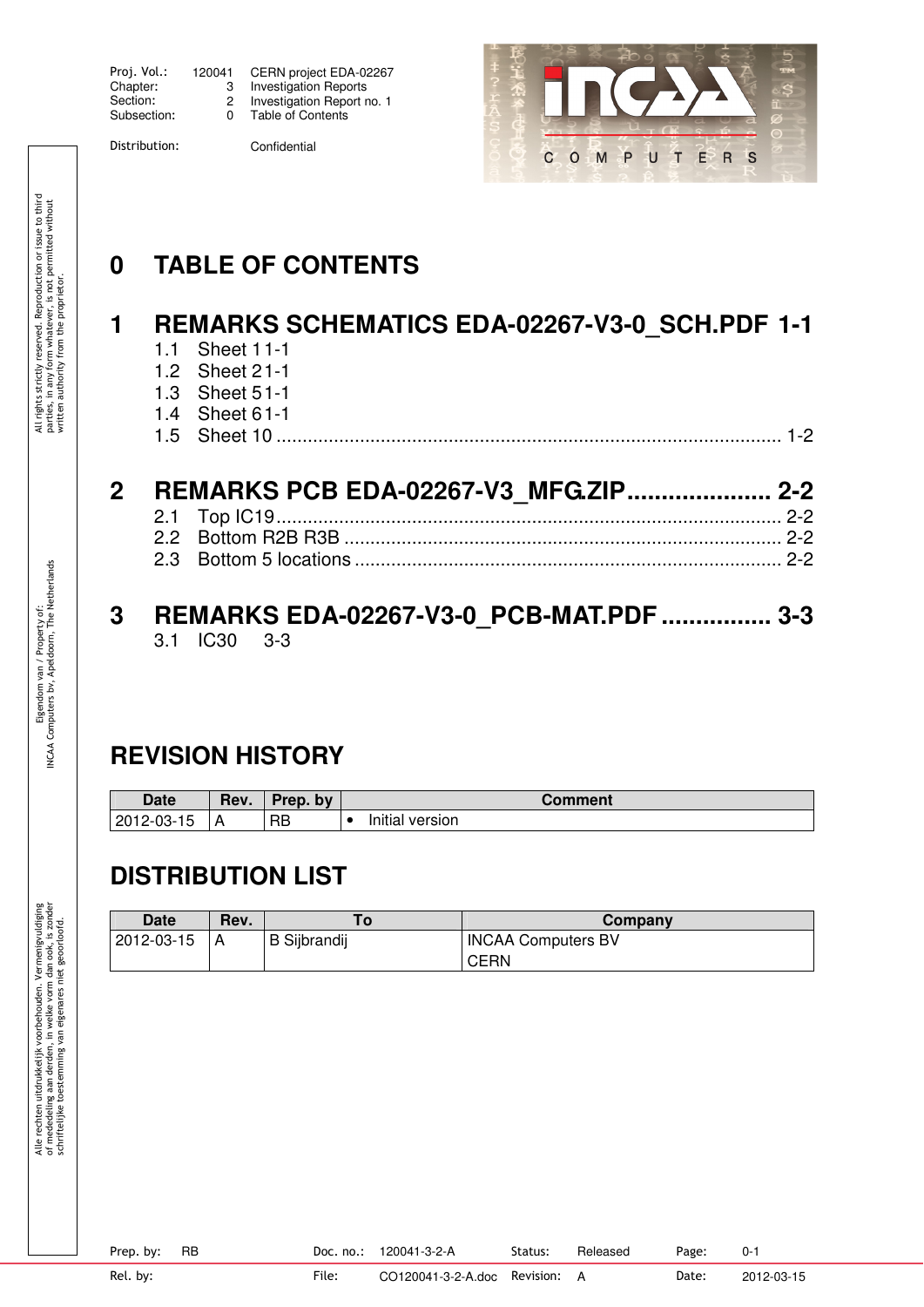| Proj. Vol.:<br>Chapter:<br>Section: | 120 |
|-------------------------------------|-----|
| Subsection:                         |     |

| Proj. Vol.: | 120041 | CERN project EDA-02267           |
|-------------|--------|----------------------------------|
| Chapter:    |        | <b>Investigation Reports</b>     |
| Section:    |        | Investigation Report no. 1       |
|             |        | Remarks schematics EDA-02267-V3- |
| Subsection: |        | 0 sch.pdf                        |
|             |        |                                  |

Distribution: Confidential



## **1 REMARKS SCHEMATICS EDA-02267-V3-0\_SCH.PDF**

#### **1.1 Sheet 1**

#### MCP23s17

During reset GPIO's are defined as input no pull-up. This means high impedance. Consequences for signal

- CAL\_EN : **Not connected ?**
- TRIG SEL: OK
- OUT ENA : ?
- TERM\_ENABLE : Connected to FET-gate; termination resistors can switch very fast on/off, resulting in EMC problems during reset or thermal problems. (see sheet 6)
- TDC ADRx : Probably no problem

#### **1.2 Sheet 2**

If the differential REFIN is driven by a single-ended signal, the unused side (REFIN) should be decoupled via a suitable capacitor to a quiet ground.

### **1.3 Sheet 5**

Capacitor C3 and diode D5B are used to generate a boost voltage that is higher than the input voltage. In most cases a 0.1µF capacitor and fast switching diode (such as the 1N4148 or 1N914 with a switching speed 4ns) will work well. The BOOST pin must be at least 2.3V above the SW pin for best efficiency. If this spec is not met probably the LT3503 will produce more heat. I can not find specifications about the switching speed of the BAR66.

A second reason to choose an other diode is that one pin is not connected, may be this will work as antenna

#### **Outputs Greater Than 6V**

For outputs greater than 6V, add a resistor of 1k to 2.5k across the inductor to damp the discontinuous ringing of the SW node, preventing unintended SW current.

### **1.4 Sheet 6**

IC17 (TS3USB221DRCR) D-, 1D- & 2D-pins are not connected thus floating. This are the drain & source pins of a FET. May be it is better to pull-up or down these pins.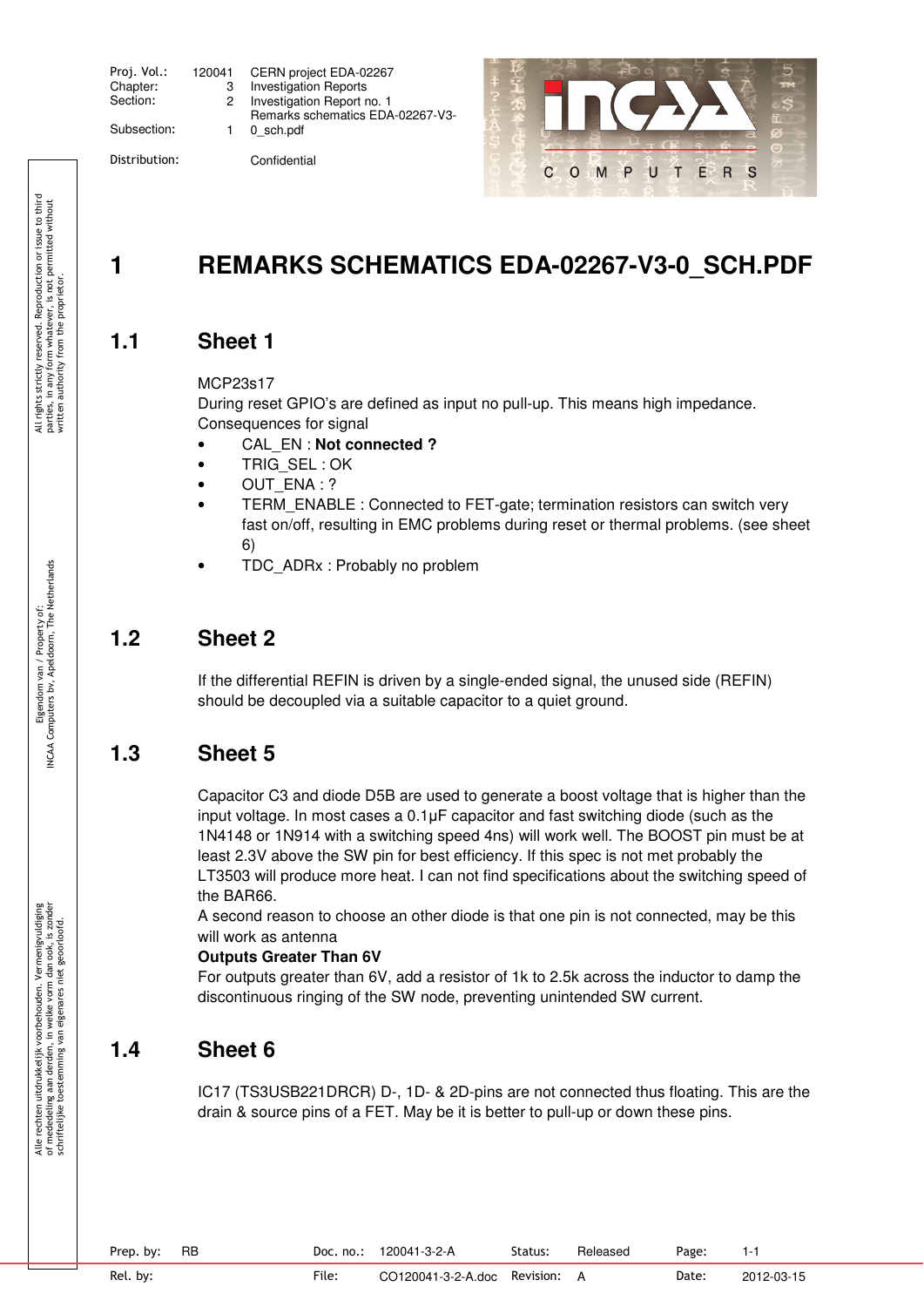| Proj. Vol.: | 1200 |
|-------------|------|
| Chapter:    |      |
| Section:    |      |
| Subsection: |      |
|             |      |

| Proj. Vol.: | 120041 | CERN project EDA-02267           |
|-------------|--------|----------------------------------|
| Chapter:    |        | Investigation Reports            |
| Section:    |        | Investigation Report no. 1       |
| Subsection: |        | Remarks PCB EDA-02267-V3 mfg.zip |

Distribution: Confidential

 $\mathbf C$  $O$   $M$   $P$ UTER <sub>S</sub>

### **1.5 Sheet 10**

IC25x is directly connected to a Lemo connector without signal conditioning. Via this connector or connected cable or during fitting of the cable it is possible to initiate electrostatic discharge. In the datasheet the following is printed:

**Caution:** ESD (electrostatic discharge) sensitive device. Electrostatic charges as high as 4000 V readily accumulate on the human body and test equipment and can discharge without detection. Although the AD8009 features proprietary ESD protection circuitry, permanent damage may occur on devices subjected to high energy electrostatic discharges. Therefore, proper ESD precautions are recommended to avoid performance degradation or loss of functionality.

## **2 REMARKS PCB EDA-02267-V3\_MFG.ZIP**

### **2.1 Top IC19**

SMD paste is smaller then power-pad; may be a problem.

### **2.2 Bottom R2B R3B**

Copper seams floating beneath the silkscreen text R2B & R3B.

### **2.3 Bottom 5 locations**

Au plane is not separated from the pins of components with mask. The solderpaste is flowing from the pins to the Au plane => Functional can be OK (one plane) but IPC risk to non conformity of soldering of the pins. Check silkscreen locations R24A, C8A, R11B, C36A & C39.

Check also location IC16 (powerpad).

Prep. by: RB Doc. no.: 120041-3-2-A Status: Released Page: 2-2